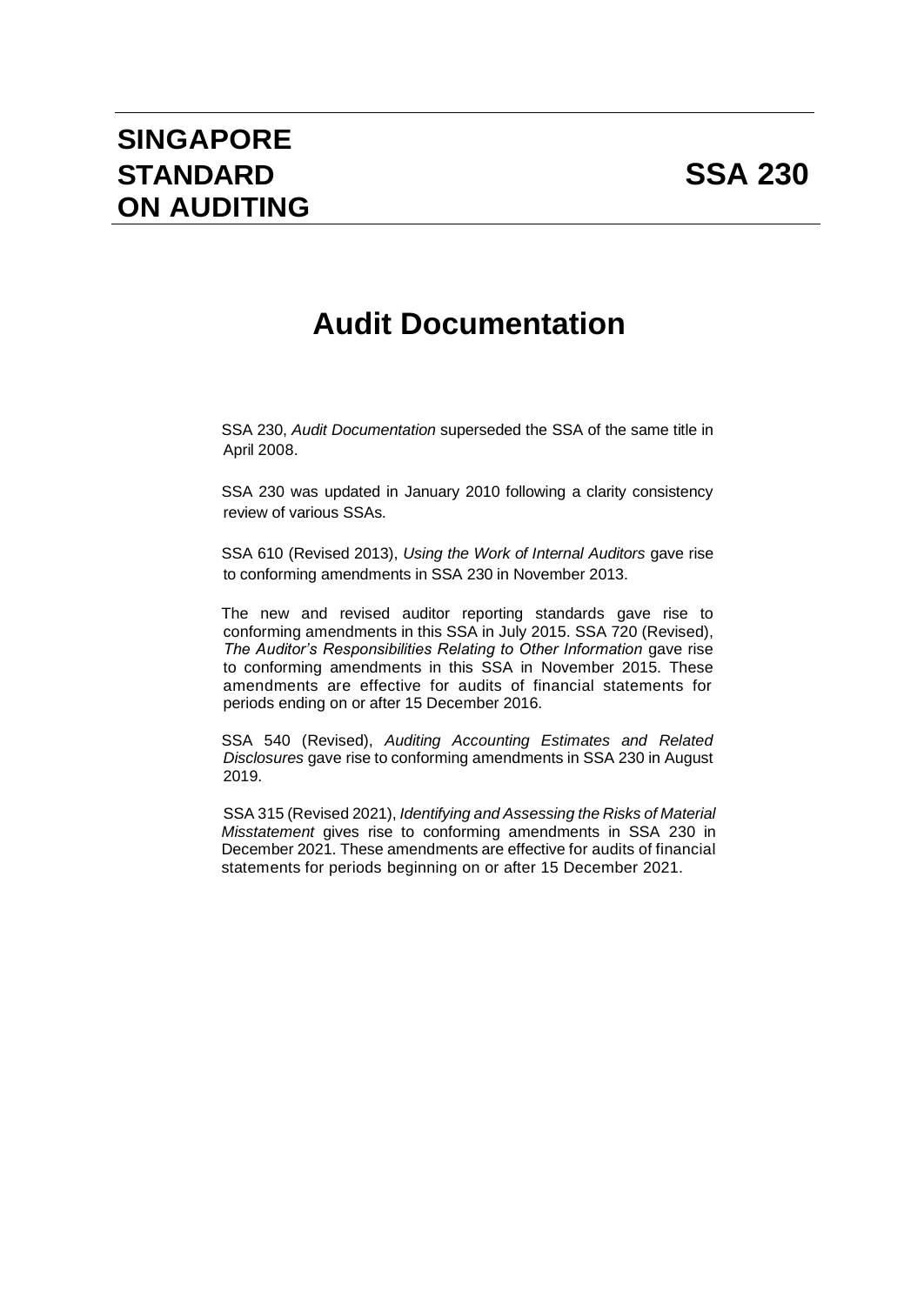# **SINGAPORE STANDARD ON AUDITING 230 AUDIT DOCUMENTATION**

(Effective for audits of financial statements for periods beginning on or after 15 December 2021)

# **CONTENTS**

Paragraph

| <b>Foreword</b>                                                                                                                                                                              |           |
|----------------------------------------------------------------------------------------------------------------------------------------------------------------------------------------------|-----------|
| <b>Introduction</b>                                                                                                                                                                          |           |
| Scope of this SSA                                                                                                                                                                            | 1         |
| Nature and Purposes of Audit Documentation                                                                                                                                                   | $2 - 3$   |
| <b>Effective Date</b>                                                                                                                                                                        | 4         |
| Objective                                                                                                                                                                                    | 5         |
| <b>Definitions</b>                                                                                                                                                                           | 6         |
| <b>Requirements</b>                                                                                                                                                                          |           |
| Timely Preparation of Audit Documentation                                                                                                                                                    | 7         |
| Documentation of the Audit Procedures Performed and Audit Evidence Obtained                                                                                                                  | $8 - 13$  |
| Assembly of the Final Audit File                                                                                                                                                             | $14 - 16$ |
| <b>Application and Other Explanatory Material</b>                                                                                                                                            |           |
| Timely Preparation of Audit Documentation                                                                                                                                                    | A1        |
| Documentation of the Audit Procedures Performed and Audit Evidence Obtained                                                                                                                  | A2-A20    |
| Assembly of the Final Audit File                                                                                                                                                             | A21-A24   |
| Appendix: Specific Audit Documentation Requirements in Other SSAs                                                                                                                            |           |
| Singapore Standard on Auditing (SSA) 230, "Audit Documentation" should be read in conjunction<br>with SSA 200, "Overall Objectives of the Independent Auditor and the Conduct of an Audit in |           |

Accordance with Singapore Standards on Auditing."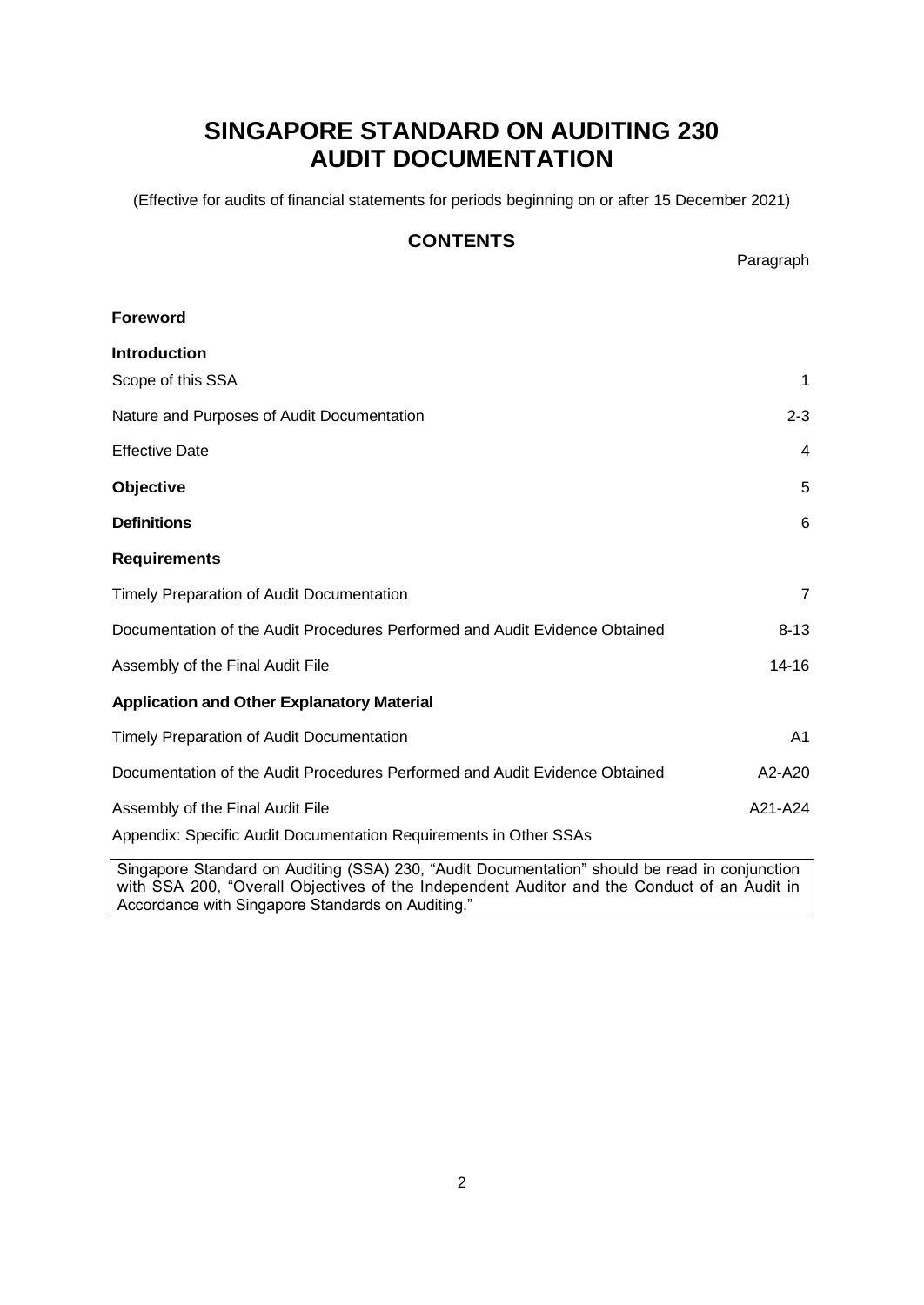# **SINGAPORE STANDARD SSA 230 ON AUDITING**

# **Foreword**

This Standard is based on International Standard on Auditing 230, with such amendments as were considered appropriate for local adoption.

# **Introduction**

### **Scope of this SSA**

1. This Singapore Standard on Auditing (SSA) deals with the auditor's responsibility to prepare audit documentation for an audit of financial statements. The Appendix lists other SSAs that contain specific documentation requirements and guidance. The specific documentation requirements of other SSAs do not limit the application of this SSA. Law or regulation may establish additional documentation requirements.

#### *Nature and Purposes of Audit Documentation*

- 2. Audit documentation that meets the requirements of this SSA and the specific documentation requirements of other relevant SSAs provides:
	- (a) Evidence of the auditor's basis for a conclusion about the achievement of the overall objectives of the auditor<sup>1</sup>; and
	- (b) Evidence that the audit was planned and performed in accordance with SSAs and applicable legal and regulatory requirements.
- 3. Audit documentation serves a number of additional purposes, including the following:
	- Assisting the engagement team to plan and perform the audit.
	- Assisting members of the engagement team responsible for supervision to direct and supervise the audit work, and to discharge their review responsibilities in accordance with SSA 220<sup>2</sup>.
	- Enabling the engagement team to be accountable for its work.
	- Retaining a record of matters of continuing significance to future audits.
	- Enabling the conduct of quality control reviews and inspections in accordance with Singapore Standard on Quality Control (SSQC) 1<sup>3</sup> or national requirements that are at least as demanding<sup>4</sup>.
	- Enabling the conduct of external inspections in accordance with applicable legal, regulatory or other requirements.

<sup>1</sup> SSA 200, *Overall Objectives of the Independent Auditor and the Conduct of an Audit in Accordance with Singapore Standards on Auditing*, paragraph 11.

<sup>2</sup> SSA 220, *Quality Control for an Audit of Financial Statements*, paragraphs 15-17.

<sup>3</sup> SSQC 1, *Quality Control for Firms that Perform Audits and Reviews of Financial Statements, and Other Assurance and Related Services Engagements*, paragraphs 32-33, 35-38, and 48.

<sup>4</sup> SSA 220, paragraph 2.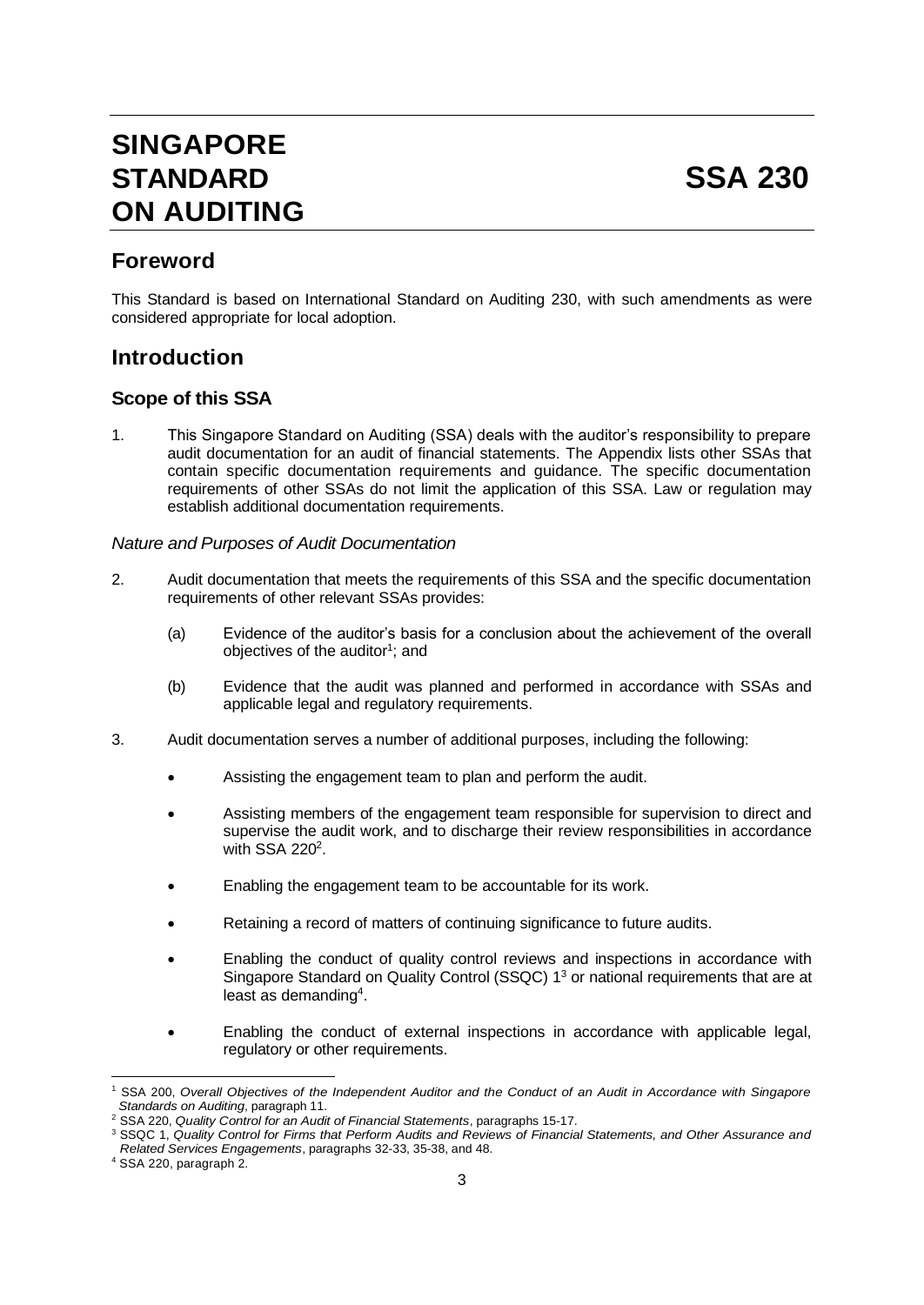## **Effective Date**

4. This SSA is effective for audits of financial statements for periods beginning on or after 15 December 2021.

# **Objective**

- 5. The objective of the auditor is to prepare documentation that provides:
	- (a) A sufficient and appropriate record of the basis for the auditor's report; and
	- (b) Evidence that the audit was planned and performed in accordance with SSAs and applicable legal and regulatory requirements.

# **Definitions**

- 6. For purposes of the SSAs, the following terms have the meanings attributed below:
	- (a) Audit documentation The record of audit procedures performed, relevant audit evidence obtained, and conclusions the auditor reached (terms such as "working papers" or "workpapers" are also sometimes used).
	- (b) Audit file One or more folders or other storage media, in physical or electronic form, containing the records that comprise the audit documentation for a specific engagement.
	- (c) Experienced auditor An individual (whether internal or external to the firm) who has practical audit experience, and a reasonable understanding of:
		- (i) Audit processes;
		- (ii) SSAs and applicable legal and regulatory requirements;
		- (iii) The business environment in which the entity operates; and
		- (iv) Auditing and financial reporting issues relevant to the entity's industry.

# **Requirements**

### **Timely Preparation of Audit Documentation**

7. The auditor shall prepare audit documentation on a timely basis. (Ref: Para. A1)

### **Documentation of the Audit Procedures Performed and Audit Evidence Obtained**

#### *Form, Content and Extent of Audit Documentation*

- 8. The auditor shall prepare audit documentation that is sufficient to enable an experienced auditor, having no previous connection with the audit, to understand: (Ref: Para. A2-A5, A16- A17)
	- (a) The nature, timing, and extent of the audit procedures performed to comply with the SSAs and applicable legal and regulatory requirements; (Ref: Para. A6-A7)
	- (b) The results of the audit procedures performed, and the audit evidence obtained; and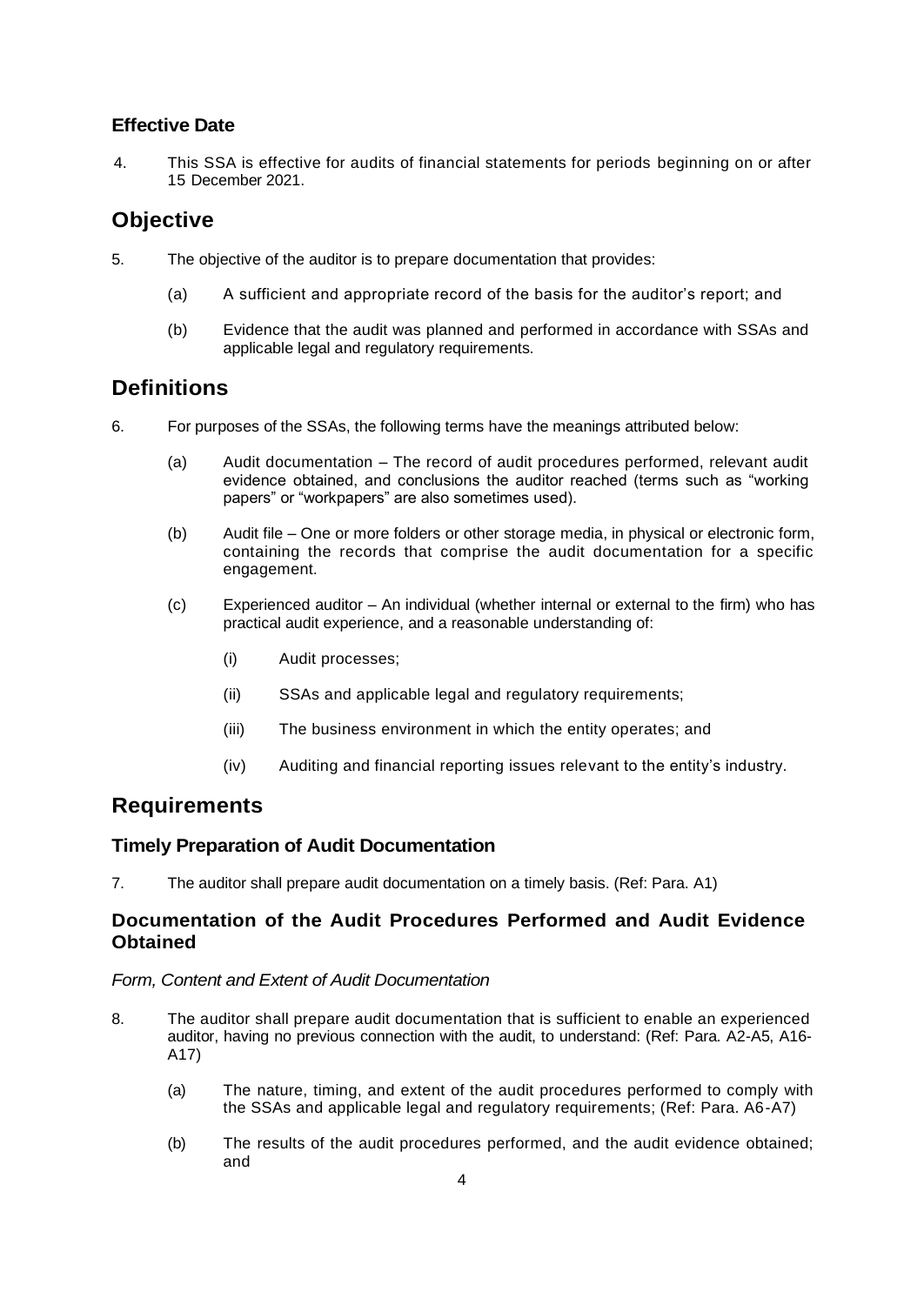- (c) Significant matters arising during the audit, the conclusions reached thereon, and significant professional judgments made in reaching those conclusions. (Ref: Para. A8-A11)
- 9. In documenting the nature, timing and extent of audit procedures performed, the auditor shall record:
	- (a) The identifying characteristics of the specific items or matters tested; (Ref: Para. A12)
	- (b) Who performed the audit work and the date such work was completed; and
	- (c) Who reviewed the audit work performed and the date and extent of such review. (Ref: Para. A13)
- 10. The auditor shall document discussions of significant matters with management, those charged with governance, and others, including the nature of the significant matters discussed and when and with whom the discussions took place. (Ref: Para. A14)
- 11. If the auditor identified information that is inconsistent with the auditor's final conclusion regarding a significant matter, the auditor shall document how the auditor addressed the inconsistency. (Ref: Para. A15)

#### *Departure from a Relevant Requirement*

12. If, in exceptional circumstances, the auditor judges it necessary to depart from a relevant requirement in an SSA, the auditor shall document how the alternative audit procedures performed achieve the aim of that requirement, and the reasons for the departure. (Ref: Para. A18-A19)

#### *Matters Arising after the Date of the Auditor's Report*

- 13. If, in exceptional circumstances, the auditor performs new or additional audit procedures or draws new conclusions after the date of the auditor's report, the auditor shall document: (Ref: Para. A20)
	- (a) The circumstances encountered;
	- (b) The new or additional audit procedures performed, audit evidence obtained, and conclusions reached, and their effect on the auditor's report; and
	- (c) When and by whom the resulting changes to audit documentation were made and reviewed.

### **Assembly of the Final Audit File**

- 14. The auditor shall assemble the audit documentation in an audit file and complete the administrative process of assembling the final audit file on a timely basis after the date of the auditor's report. (Ref: Para. A21-A22)
- 15. After the assembly of the final audit file has been completed, the auditor shall not delete or discard audit documentation of any nature before the end of its retention period. (Ref: Para. A23)
- 16. In circumstances other than those envisaged in paragraph 13 where the auditor finds it necessary to modify existing audit documentation or add new audit documentation after the assembly of the final audit file has been completed, the auditor shall, regardless of the nature of the modifications or additions, document: (Ref: Para. A24)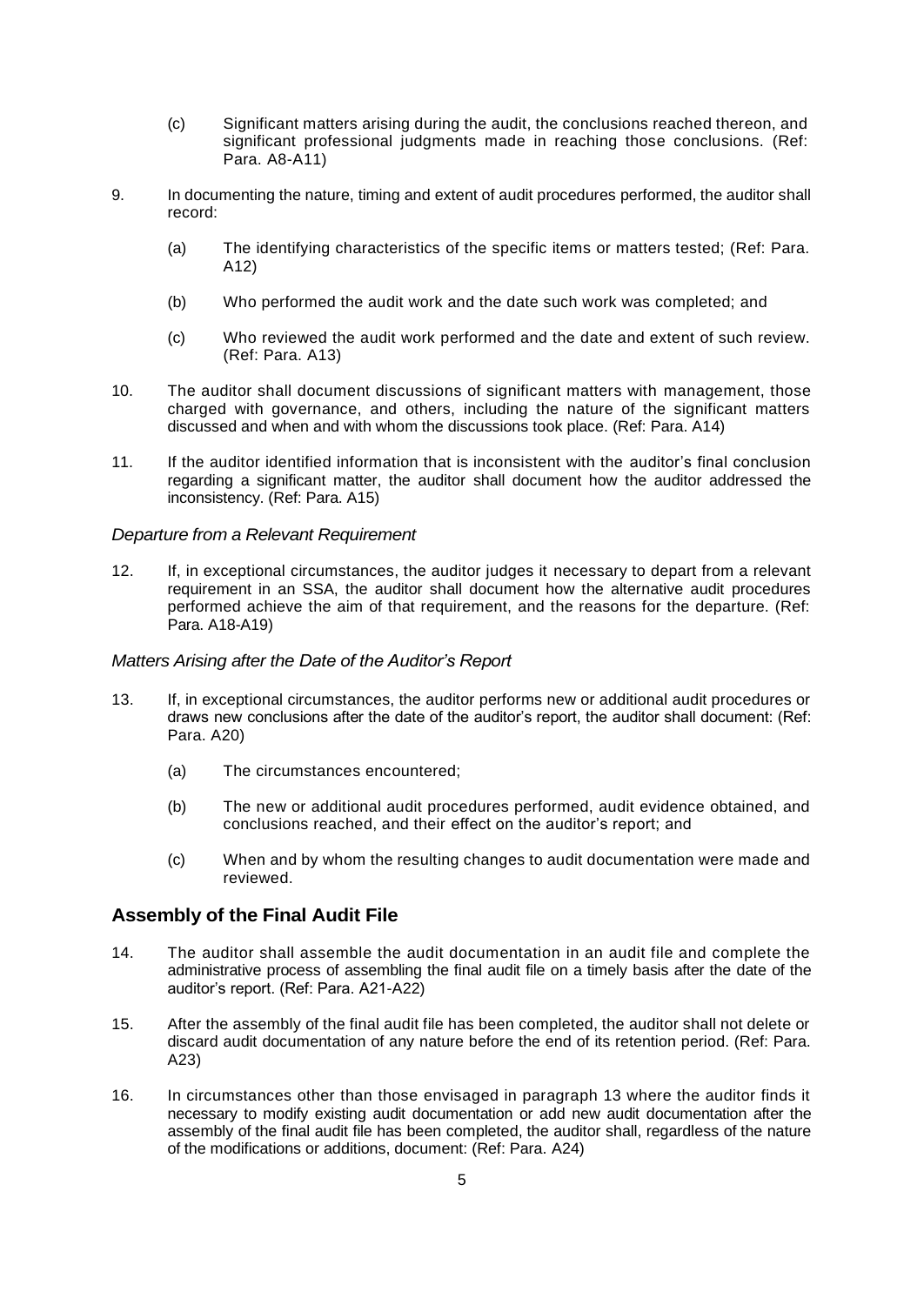- (a) The specific reasons for making them; and
- (b) When and by whom they were made and reviewed.

\*\*\*

# **Application and Other Explanatory Material**

## **Timely Preparation of Audit Documentation** (Ref: Para. 7)

A1 Preparing sufficient and appropriate audit documentation on a timely basis helps to enhance the quality of the audit and facilitates the effective review and evaluation of the audit evidence obtained and conclusions reached before the auditor's report is finalized. Documentation prepared after the audit work has been performed is likely to be less accurate than documentation prepared at the time such work is performed.

## **Documentation of the Audit Procedures Performed and Audit Evidence Obtained**

#### *Form, Content and Extent of Audit Documentation* (Ref: Para. 8)

- A2 The form, content and extent of audit documentation depend on factors such as:
	- The size and complexity of the entity.
	- The nature of the audit procedures to be performed.
	- The identified risks of material misstatement.
	- The significance of the audit evidence obtained.
	- The nature and extent of exceptions identified.
	- The need to document a conclusion or the basis for a conclusion not readily determinable from the documentation of the work performed or audit evidence obtained.
	- The audit methodology and tools used.
- A3 Audit documentation may be recorded on paper or on electronic or other media. Examples of audit documentation include:
	- Audit programs.
	- Analyses.
	- Issues memoranda.
	- Summaries of significant matters.
	- Letters of confirmation and representation.
	- Checklists.
	- Correspondence (including e-mail) concerning significant matters.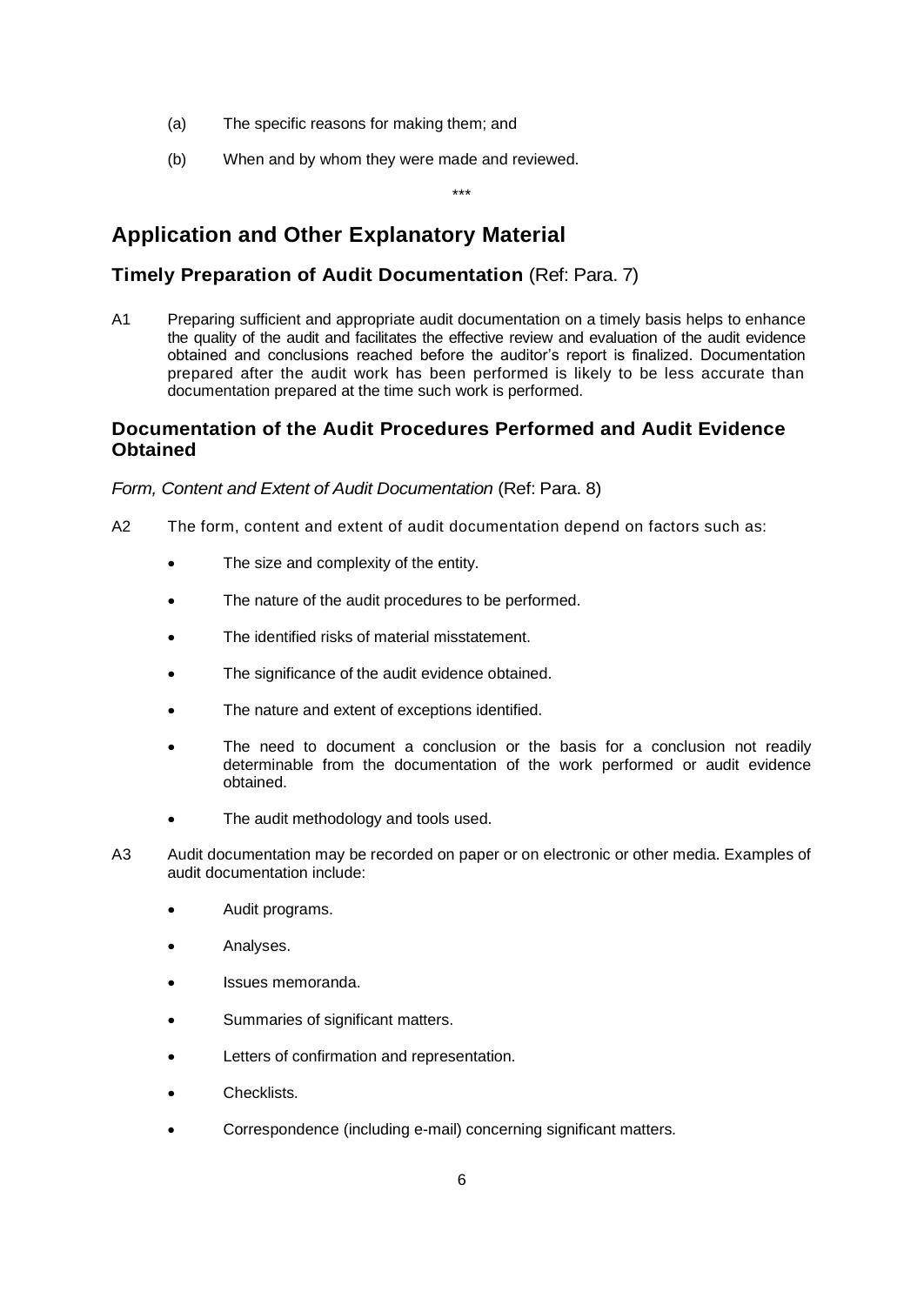The auditor may include abstracts or copies of the entity's records (for example, significant and specific contracts and agreements) as part of audit documentation. Audit documentation, however, is not a substitute for the entity's accounting records.

- A4 The auditor need not include in audit documentation superseded drafts of working papers and financial statements, notes that reflect incomplete or preliminary thinking, previous copies of documents corrected for typographical or other errors, and duplicates of documents.
- A5 Oral explanations by the auditor, on their own, do not represent adequate support for the work the auditor performed or conclusions the auditor reached, but may be used to explain or clarify information contained in the audit documentation.

#### Documentation of Compliance with SSAs (Ref: Para. 8(a))

- A6 In principle, compliance with the requirements of this SSA will result in the audit documentation being sufficient and appropriate in the circumstances. Other SSAs contain specific documentation requirements that are intended to clarify the application of this SSA in the particular circumstances of those other SSAs. The specific documentation requirements of other SSAs do not limit the application of this SSA. Furthermore, the absence of a documentation requirement in any particular SSA is not intended to suggest that there is no documentation that will be prepared as a result of complying with that SSA.
- A7 Audit documentation provides evidence that the audit complies with the SSAs. However, it is neither necessary nor practicable for the auditor to document every matter considered, or professional judgment made, in an audit. Further, it is unnecessary for the auditor to document separately (as in a checklist, for example) compliance with matters for which compliance is demonstrated by documents included within the audit file. For example:
	- The existence of an adequately documented audit plan demonstrates that the auditor has planned the audit.
	- The existence of a signed engagement letter in the audit file demonstrates that the auditor has agreed the terms of the audit engagement with management or, where appropriate, those charged with governance.
	- An auditor's report containing an appropriately qualified opinion on the financial statements demonstrates that the auditor has complied with the requirement to express a qualified opinion under the circumstances specified in the SSAs.
	- In relation to requirements that apply generally throughout the audit, there may be a number of ways in which compliance with them may be demonstrated within the audit file:
		- For example, there may be no single way in which the auditor's professional skepticism is documented. But the audit documentation may nevertheless provide evidence of the auditor's exercise of professional skepticism in accordance with the SSAs. For example, in relation to accounting estimates, when the audit evidence obtained includes evidence that both corroborates and contradicts management's assertions, documenting how the auditor evaluated that evidence, including the professional judgments made in forming a conclusion as to the sufficiency and appropriateness of the audit evidence obtained.
		- Similarly, that the engagement partner has taken responsibility for the direction, supervision and performance of the audit in compliance with the SSAs may be evidenced in a number of ways within the audit documentation. This may include documentation of the engagement partner's timely involvement in aspects of the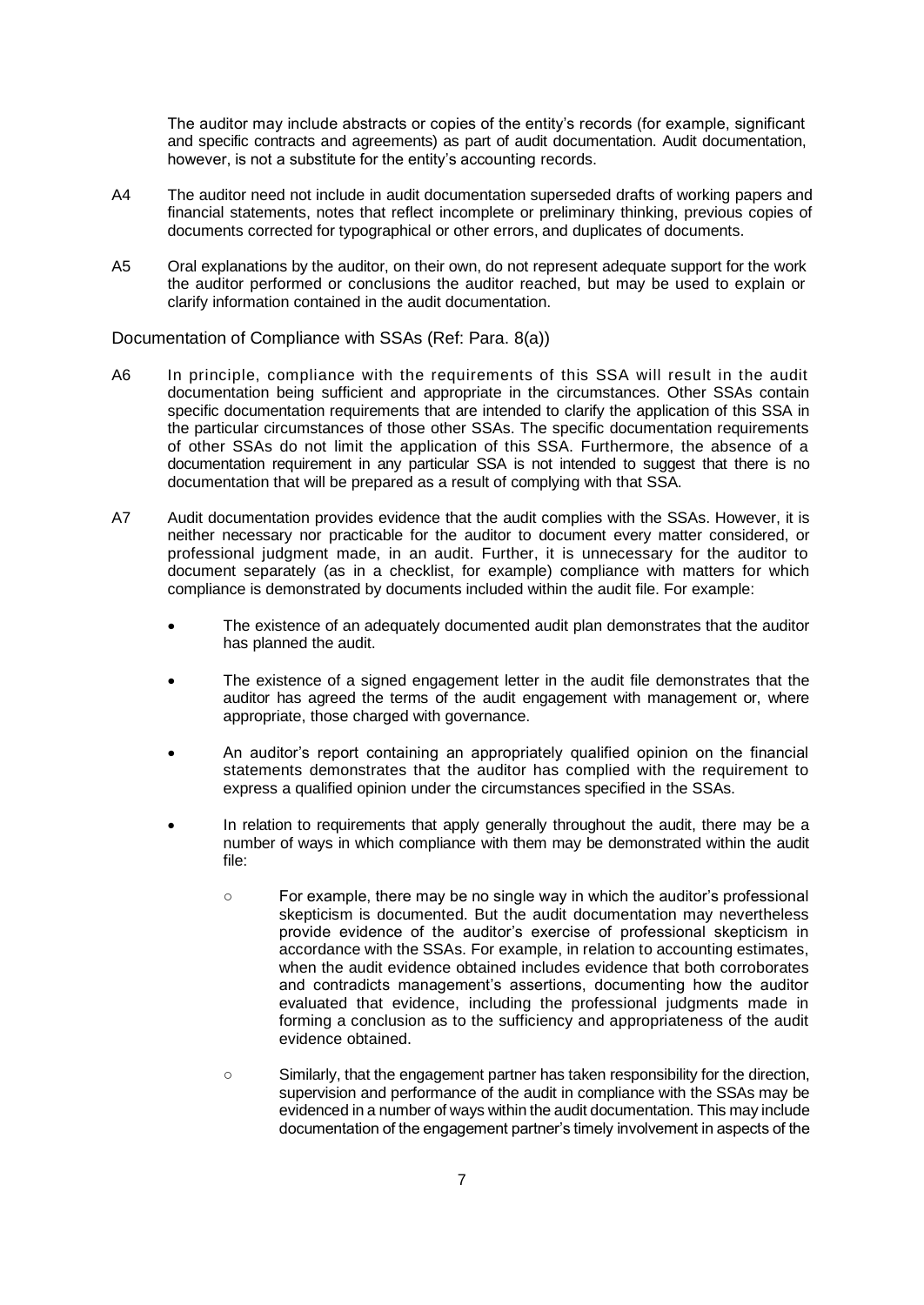audit, such as participation in the team discussions required by SSA 315 (Revised 2021) 5 .

Documentation of Significant Matters and Related Significant Professional Judgements (Ref: Para. 8(c))

- A8 Judging the significance of a matter requires an objective analysis of the facts and circumstances. Examples of significant matters include:
	- Matters that give rise to significant risks (as defined in SSA 315 (Revised 2021))<sup>6</sup>.
	- Results of audit procedures indicating (a) that the financial statements could be materially misstated, or (b) a need to revise the auditor's previous assessment of the risks of material misstatement and the auditor's responses to those risks.
	- Circumstances that cause the auditor significant difficulty in applying necessary audit procedures.
	- Findings that could result in a modification to the audit opinion or the inclusion of an Emphasis of Matter paragraph in the auditor's report.
- A9 An important factor in determining the form, content and extent of audit documentation of significant matters is the extent of professional judgment exercised in performing the work and evaluating the results. Documentation of the professional judgments made, where significant, serves to explain the auditor's conclusions and to reinforce the quality of the judgment. Such matters are of particular interest to those responsible for reviewing audit documentation, including those carrying out subsequent audits when reviewing matters of continuing significance (for example, when performing a retrospective review of accounting estimates).
- A10 Some examples of circumstances in which, in accordance with paragraph 8, it is appropriate to prepare audit documentation relating to the use of professional judgement include, where the matters and judgements are significant:
	- The rationale for the auditor's conclusion when a requirement provides that the auditor 'shall consider' certain information or factors, and that consideration is significant in the context of the particular engagement.
	- The basis for the auditor's conclusion on the reasonableness of areas of subjective judgements made by management.
	- The basis for the auditor's evaluation of whether an accounting estimate and related disclosures are reasonable in the context of the applicable financial reporting framework, or are misstated.
	- The basis for the auditor's conclusions about the authenticity of a document when further investigation (such as making appropriate use of an expert or of confirmation procedures) is undertaken in response to conditions identified during the audit that caused the auditor to believe that the document may not be authentic.
	- When SSA  $701<sup>7</sup>$  applies, the auditor's determination of the key audit matters or the determination that there are no key audit matters to be communicated.

<sup>5</sup> SSA 315 (Revised 2021), *Identifying and Assessing the Risks of Material Misstatement*, paragraph 17.

 $6$  SSA 315 (Revised 2021), paragraph 12(I).

<sup>7</sup> SSA 701, *Communicating Key Audit Matters in the Independent Auditor's Report*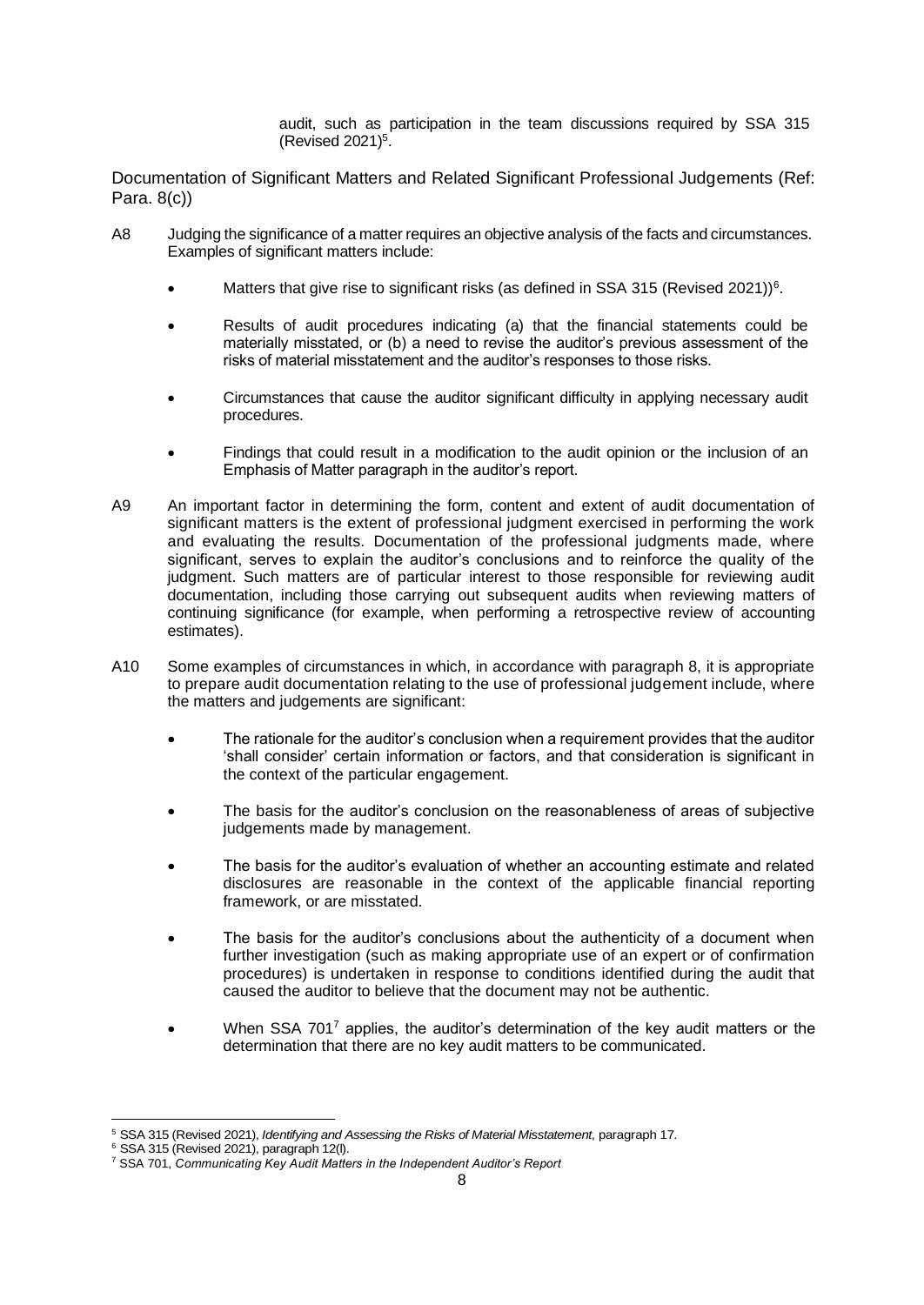A11 The auditor may consider it helpful to prepare and retain as part of the audit documentation a summary (sometimes known as a completion memorandum) that describes the significant matters identified during the audit and how they were addressed, or that includes crossreferences to other relevant supporting audit documentation that provides such information. Such a summary may facilitate effective and efficient reviews and inspections of the audit documentation, particularly for large and complex audits. Further, the preparation of such a summary may assist the auditor's consideration of the significant matters. It may also help the auditor to consider whether, in light of the audit procedures performed and conclusions reached, there is any individual relevant SSA objective that the auditor cannot achieve that would prevent the auditor from achieving the overall objectives of the auditor.

Identification of Specific Items or Matters Tested, and of the Preparer and Reviewer (Ref: Para. 9)

- A12 Recording the identifying characteristics serves a number of purposes. For example, it enables the engagement team to be accountable for its work and facilitates the investigation of exceptions or inconsistencies. Identifying characteristics will vary with the nature of the audit procedure and the item or matter tested. For example:
	- For a detailed test of entity-generated purchase orders, the auditor may identify the documents selected for testing by their dates and unique purchase order numbers.
	- For a procedure requiring selection or review of all items over a specific amount from a given population, the auditor may record the scope of the procedure and identify the population (for example, all journal entries over a specified amount from the journal register).
	- For a procedure requiring systematic sampling from a population of documents, the auditor may identify the documents selected by recording their source, the starting point and the sampling interval (for example, a systematic sample of shipping reports selected from the shipping log for the period from 1 April to 30 September, starting with report number 12345 and selecting every 125th report).
	- For a procedure requiring inquiries of specific entity personnel, the auditor may record the dates of the inquiries and the names and job designations of the entity personnel.
	- For an observation procedure, the auditor may record the process or matter being observed, the relevant individuals, their respective responsibilities, and where and when the observation was carried out.
- A13 SSA 220 requires the auditor to review the audit work performed through review of the audit documentation<sup>8</sup>. The requirement to document who reviewed the audit work performed does not imply a need for each specific working paper to include evidence of review. The requirement, however, means documenting what audit work was reviewed, who reviewed such work, and when it was reviewed.

Documentation of Discussions of Significant Matters with Management, Those Charged with Governance, and Others (Ref: Para. 10)

A14 The documentation is not limited to records prepared by the auditor but may include other appropriate records such as minutes of meetings prepared by the entity's personnel and agreed by the auditor. Others with whom the auditor may discuss significant matters may include other personnel within the entity, and external parties, such as persons providing professional advice to the entity.

<sup>8</sup> SSA 220, paragraph 17.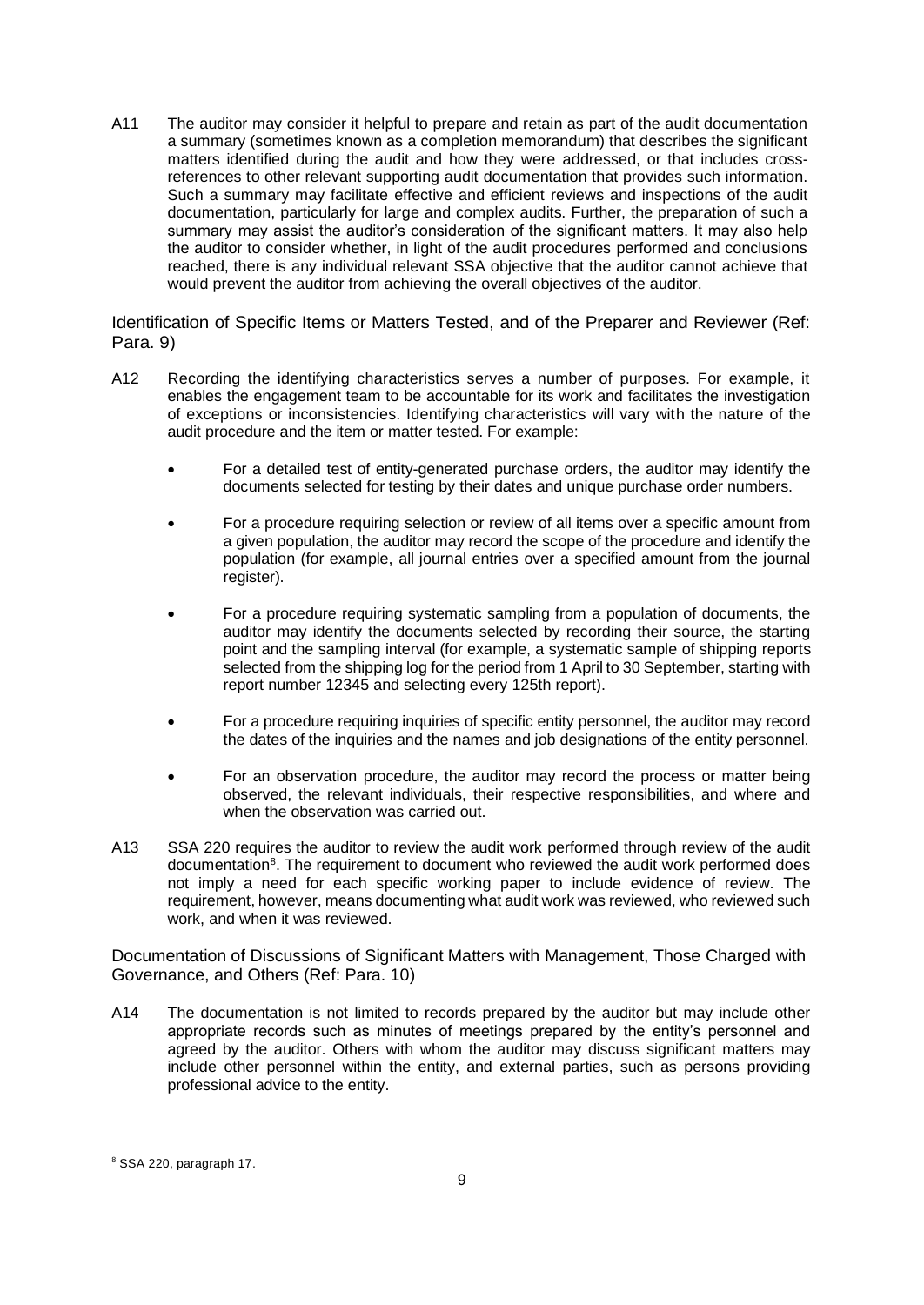Documentation of How Inconsistencies have been Addressed (Ref: Para. 11)

A15 The requirement to document how the auditor addressed inconsistencies in information does not imply that the auditor needs to retain documentation that is incorrect or superseded.

#### Considerations Specific to Smaller Entities (Ref. Para. 8)

- A16 The audit documentation for the audit of a smaller entity is generally less extensive than that for the audit of a larger entity. Further, in the case of an audit where the engagement partner performs all the audit work, the documentation will not include matters that might have to be documented solely to inform or instruct members of an engagement team, or to provide evidence of review by other members of the team (for example, there will be no matters to document relating to team discussions or supervision). Nevertheless, the engagement partner complies with the overriding requirement in paragraph 8 to prepare audit documentation that can be understood by an experienced auditor, as the audit documentation may be subject to review by external parties for regulatory or other purposes.
- A17 When preparing audit documentation, the auditor of a smaller entity may also find it helpful and efficient to record various aspects of the audit together in a single document, with crossreferences to supporting working papers as appropriate. Examples of matters that may be documented together in the audit of a smaller entity include the understanding of the entity and its environment, the applicable financial reporting framework, and the entity's system of internal control, the overall audit strategy and audit plan, materiality determined in accordance with ISA 320<sup>9</sup>, assessed risks, significant matters noted during the audit, and conclusions reached.

#### *Departure from a Relevant Requirement* (Ref: Para. 12)

- A18 The requirements of the SSAs are designed to enable the auditor to achieve the objectives specified in the SSAs, and thereby the overall objectives of the auditor. Accordingly, other than in exceptional circumstances, the SSAs call for compliance with each requirement that is relevant in the circumstances of the audit.
- A19 The documentation requirement applies only to requirements that are relevant in the circumstances. A requirement is not relevant<sup>10</sup> only in the cases where:
	- (a) The entire SSA is not relevant (for example, if an entity does not have an internal audit function, nothing in SSA 610 (Revised 2013)<sup>11</sup> is relevant); or
	- (b) The requirement is conditional and the condition does not exist (for example, the requirement to modify the auditor's opinion where there is an inability to obtain sufficient appropriate audit evidence, and there is no such inability).

#### *Matters Arising after the Date of the Auditor's Report (Ref: Para. 13)*

A20 Examples of exceptional circumstances include facts which become known to the auditor after the date of the auditor's report but which existed at that date and which, if known at that date, might have caused the financial statements to be amended or the auditor to modify the opinion in the auditor's report<sup>12</sup>. The resulting changes to the audit documentation are reviewed in accordance with the review responsibilities set out in SSA 220<sup>13</sup>, with the engagement partner taking final responsibility for the changes.

<sup>9</sup> SSA 320, *Materiality in Planning and Performing an Audit*.

<sup>10</sup> SSA 200, paragraph 22.

<sup>11</sup> SSA 610 (Revised 2013), *Using the Work of Internal Auditors,* paragraph 2.

<sup>12</sup> SSA 560, *Subsequent Events*, paragraph 14.

<sup>13</sup> SSA 220, paragraph 16.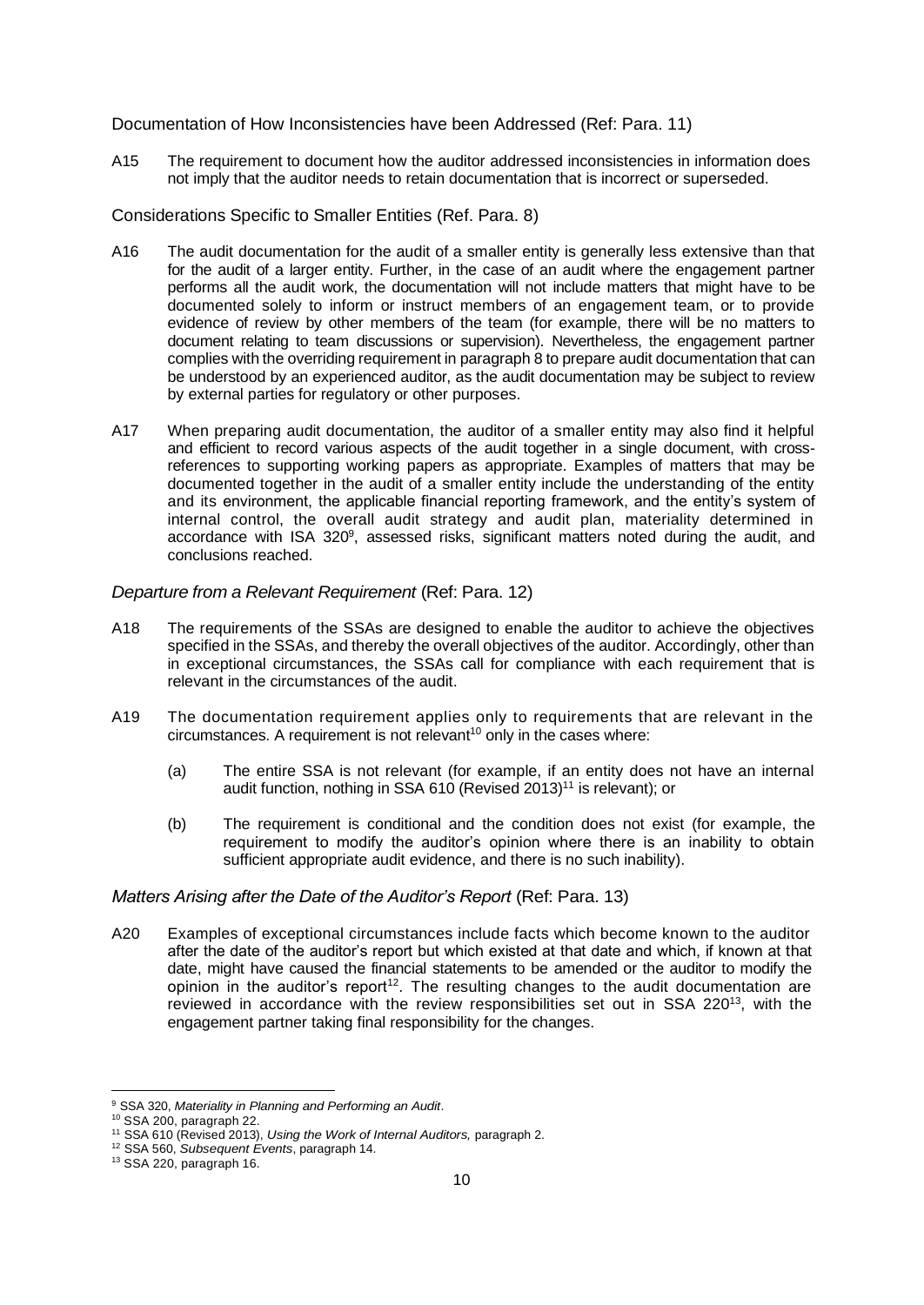## **Assembly of the Final Audit File** (Ref: Para. 14-16)

- A21 SSQC 1 (or national requirements that are at least as demanding) requires firms to establish policies and procedures for the timely completion of the assembly of audit files<sup>14</sup>. An appropriate time limit within which to complete the assembly of the final audit file is ordinarily not more than 60 days after the date of the auditor's report<sup>15</sup>.
- A22. The completion of the assembly of the final audit file after the date of the auditor's report is an administrative process that does not involve the performance of new audit procedures or the drawing of new conclusions. Changes may, however, be made to the audit documentation during the final assembly process if they are administrative in nature. Examples of such changes include:
	- Deleting or discarding superseded documentation.
	- Sorting, collating and cross-referencing working papers.
	- Signing off on completion checklists relating to the file assembly process.
	- Documenting audit evidence that the auditor has obtained, discussed and agreed with the relevant members of the engagement team before the date of the auditor's report.
- A23 SSQC 1 (or national requirements that are at least as demanding) requires firms to establish policies and procedures for the retention of engagement documentation<sup>16</sup>. The retention period for audit engagements ordinarily is no shorter than five years from the date of the auditor's report, or, if later, the date of the group auditor's report<sup>17</sup>.
- A24 An example of a circumstance in which the auditor may find it necessary to modify existing audit documentation or add new audit documentation after file assembly has been completed is the need to clarify existing audit documentation arising from comments received during monitoring inspections performed by internal or external parties.

<sup>14</sup> SSQC 1, paragraph 45.

<sup>15</sup> SSQC 1, paragraph A54.

<sup>&</sup>lt;sup>16</sup> SSQC 1, paragraph 47.

<sup>&</sup>lt;sup>17</sup> SSQC 1, paragraph A61.